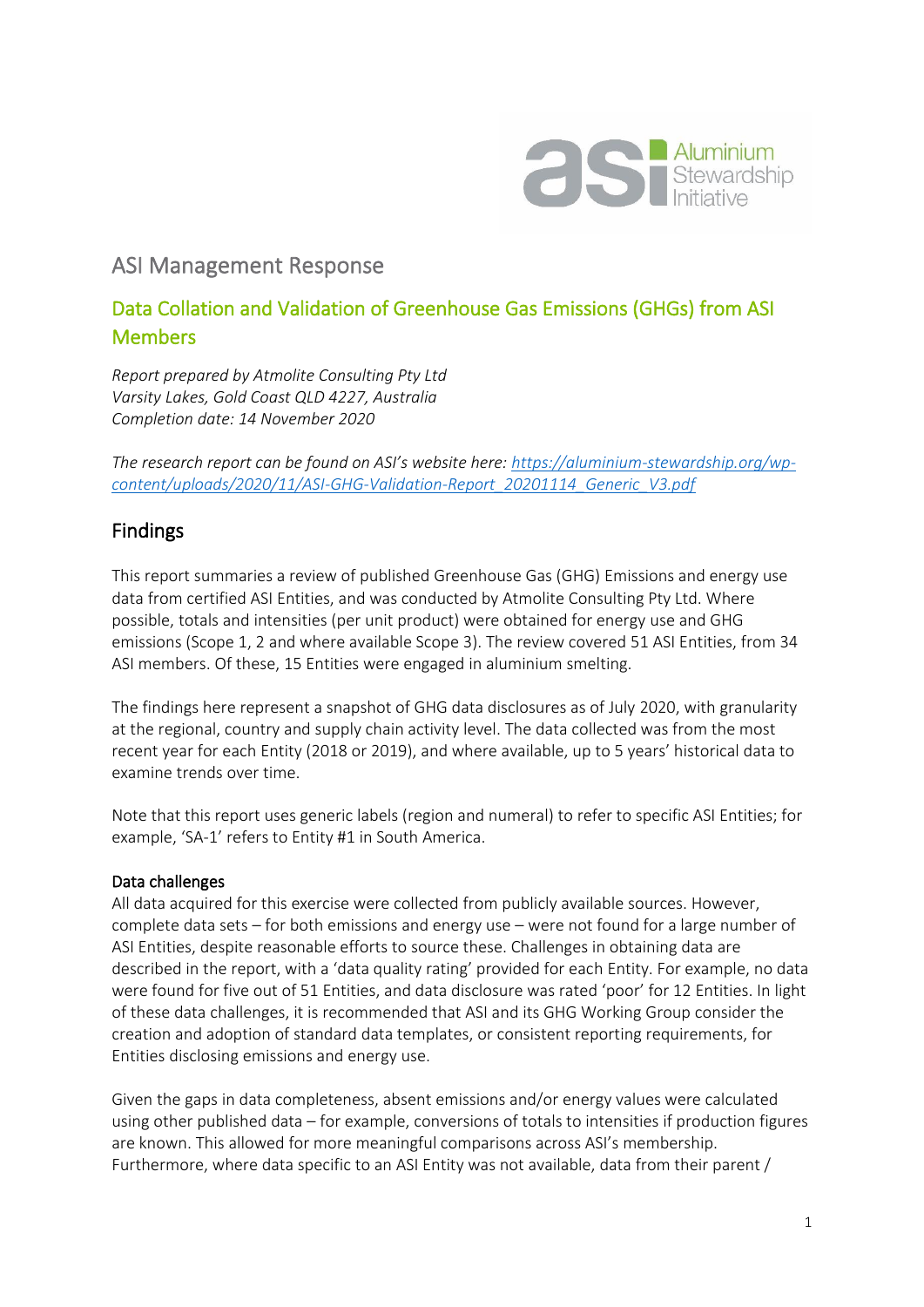corporate Entities (if applicable) was used to 'fill the gaps'. Data issues for specific Entities are described in the report's appendices.

Many ASI Entities report aggregated data across multiple supply chain activities, rather than individually. To facilitate comparison by activities, the aluminium supply chain was redefined into five categories: Bauxite, Alumina, Smelting, 'Remelt-to-Downstream' and Downstream. The resulting energy and emissions profiles (using intensity units, GJ and t CO2e per t product) across the ASI membership were then examined by supply chain, region and country.

### Trends in energy intensity

As expected, the Smelting supply chain activity exhibits the highest energy intensity, with a median of ~60 GJ/t product, compared to 5-7 GJ/t product for the Remelt and Downstream activities. Comparison with Bauxite and Alumina activities was not possible, given the lack of data. In Smelting, variability in energy intensity is noted in the Gulf Cooperation Council (GCC) region (different accounting basis) whilst Entities in West Europe exhibit the lowest energy intensity. Data Collation & Validation of GHGs from ASI Members, as of July 2020 iv Trends in GHG emissions intensity (Scope 1+2) Consistent with the energy profile, Smelting is responsible for the highest emissions across the supply chain activities within ASI's membership, with a median and average of 3.1 and 5.7 t CO2e/t Al, respectively. Smelting also has the most significant variation compared to other supply chain activities, ranging from 1.6 to 17.8 t CO2e/t Al. This is driven by the range of electricity sources – from renewable hydro to carbon-intensive coal. Nine of 11 reporting Smelting Entities meet the current ASI Performance Standard target of 8 t CO2e/t Al. Seven Entities (mainly hydro powered) are at 4 t CO2e/t Al or less, situated in West Europe, East/Central Europe, North America South America, or Oceania. GCC smelting Entities (mainly natural gas powered) are at or just above the 8 t CO2e/t Al level. Despite representing >50% of global smelting capacity, China was only represented by a single ASI Entity with the 17.8 t CO2e/t Al data point, due to coal being the energy source. Significant changes in the energy mix are needed if smelters in this region are to meet the 8 t CO2e/t Al target over the next ten years. Some potential trends in China are discussed in this report.

ASI's Bauxite and Alumina supply chain activities exhibit lower GHG emissions, at below 0.1 t CO2e/t bauxite and with a median of 0.7 t CO2e/t alumina, respectively. The median value for Alumina is perhaps lower than might be expected from the International Aluminium Institute's (IAI) modelling of the emissions from the global alumina supply chain activity. The Remelt-to-Downstream and Downstream activities – representing over 50% of ASI Entities – reported median intensities of 0.8 and 0.5 t CO2e/t Al, respectively.

In terms of trends in emissions or energy use over time, most Entities are reasonably stable or reducing, with some exceptions due to production increases or changes in investments/divestments.

#### Impact of ASI membership

An observed positive impact of ASI's membership has been the adoption of emissions, energy and general sustainability disclosures for companies and regions (particularly developing nations) that did not previously exhibit this practice.

Given the global Smelting activity's significant contribution to GHG emissions, it may be advantageous for ASI to provide alternative pathways for engagement and membership (if not certification) for smelting Entitiesthat currently source their energy from coal (or other carbon